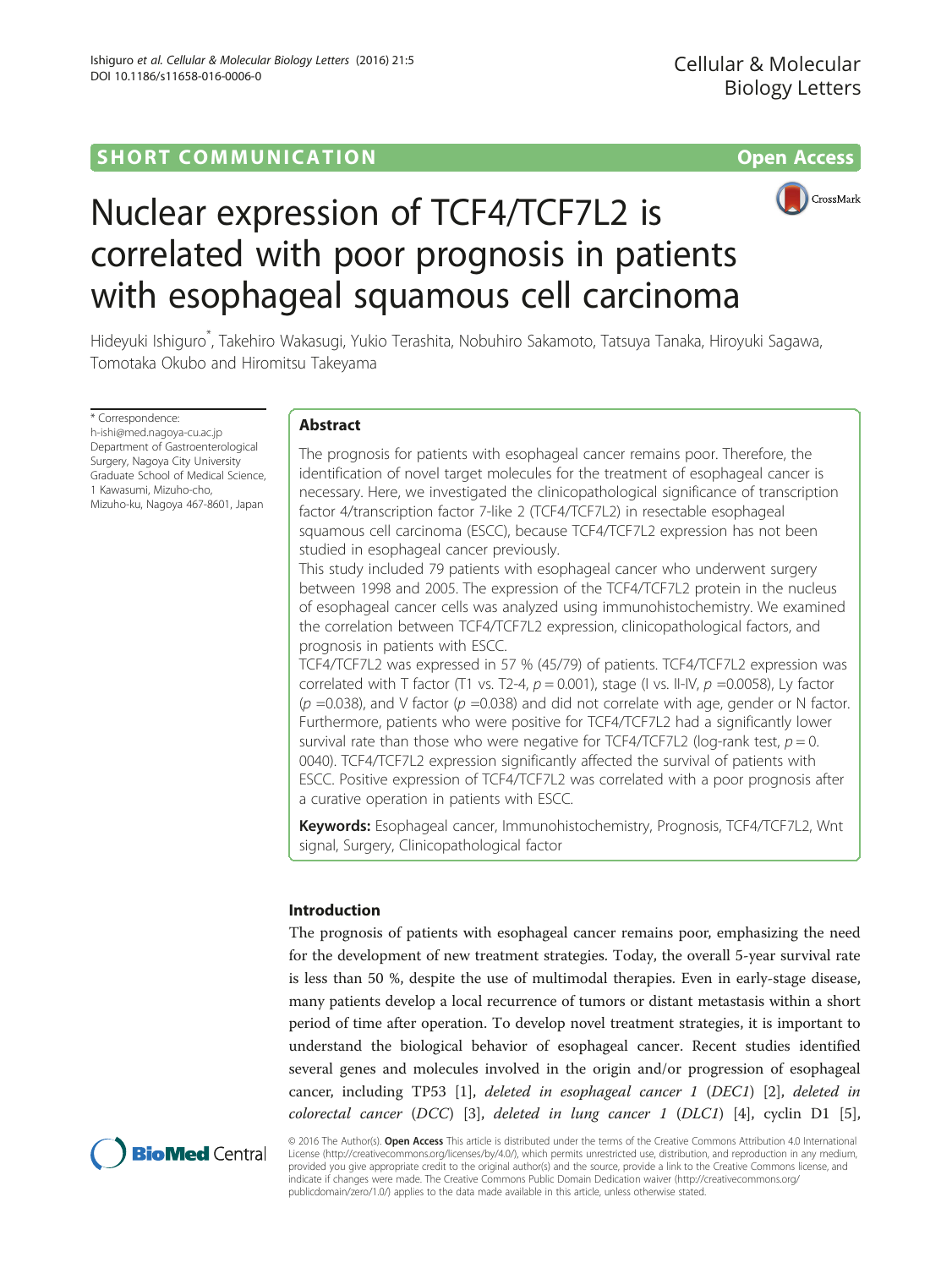adenomatous polyposis coli (APC) [[6\]](#page-6-0), and survivin [[7\]](#page-6-0). However, the precise mechanisms that underlie the development and progression of esophageal squamous cell carcinoma (ESCC) remain unclear.

The Wnt signaling pathway regulates important cellular processes, including development and differentiation, apoptosis, immunologic and inflammatory responses, cellcycle progression and cellular division [[8](#page-6-0), [9\]](#page-6-0). Transcription factor 4/transcription factor 7-like 2 (TCF4/TCF7L2) is a key molecule of the Wnt signaling pathway, which acts as a transcriptional factor in the nucleus [[8, 10](#page-6-0)]. Downstream genes of the Wnt signaling pathway include cyclin D1 and c-myc. To the best of our knowledge, no reports have described the clinicopathological significance of TCF4/TCF7L2 protein expression in the progression of various malignancies.

In this study, we investigated the clinicopathological significance of TCF4/TCF7L2 protein expression in 79 patients with resectable ESCC.

## Materials and methods

## Tissue samples

Samples were obtained from 79 patients with ESCC who underwent operation at the Department of Gastroenterological Surgery, Nagoya City University Medical School between 1998 and 2005 without pre-operative chemotherapy or radiation. The tumors were classified according to the guidelines for clinical and pathological studies on carcinoma of the esophagus. The samples were used after obtaining written consent from the patients.

## Immunohistochemistry

Immunohistochemical staining was performed on formalin-fixed, paraffin-embedded primary human ESCC tissues using the monoclonal anti-TCF4 antibody (Cell Signaling, NY) at 1:200. Paraffin-embedded tumor sections were deparaffinized, rehydrated, heattreated by microwaving in 10 mM citrate buffer for 15 min for antigen retrieval, and cooled to room temperature. The sections were then treated with 0.3 %  $H_2O_2$  in methanol for 30 min to neutralize the endogenous peroxidases, blocked with nonspecific goat serum for 10 min, and incubated with the H-100 antibody overnight at room temperature in a humid chamber. The immunoreactive protein was detected with a DAKO Envision System, HRP (DAB), and sections were counterstained with hematoxylin. Two independent investigators subjectively assessed the immunostaining of TCF4, and discordant results were resolved by consultation with a third investigator. For the evaluation of TCF4 expression, immunostaining was considered positive only when unequivocally strong nuclear staining was present in more than 50 % of the tumor cells, as analyzed using a light microscope. Cases with faint staining only were considered negative.

## Statistical analysis

The chi-squared test was used to analyze the correlations between the clinicopathological factors and the expression of TCF4/TCF7L2. The survival rates were calculated according to the Kaplan-Meier method. Multivariate analysis of Cox's proportional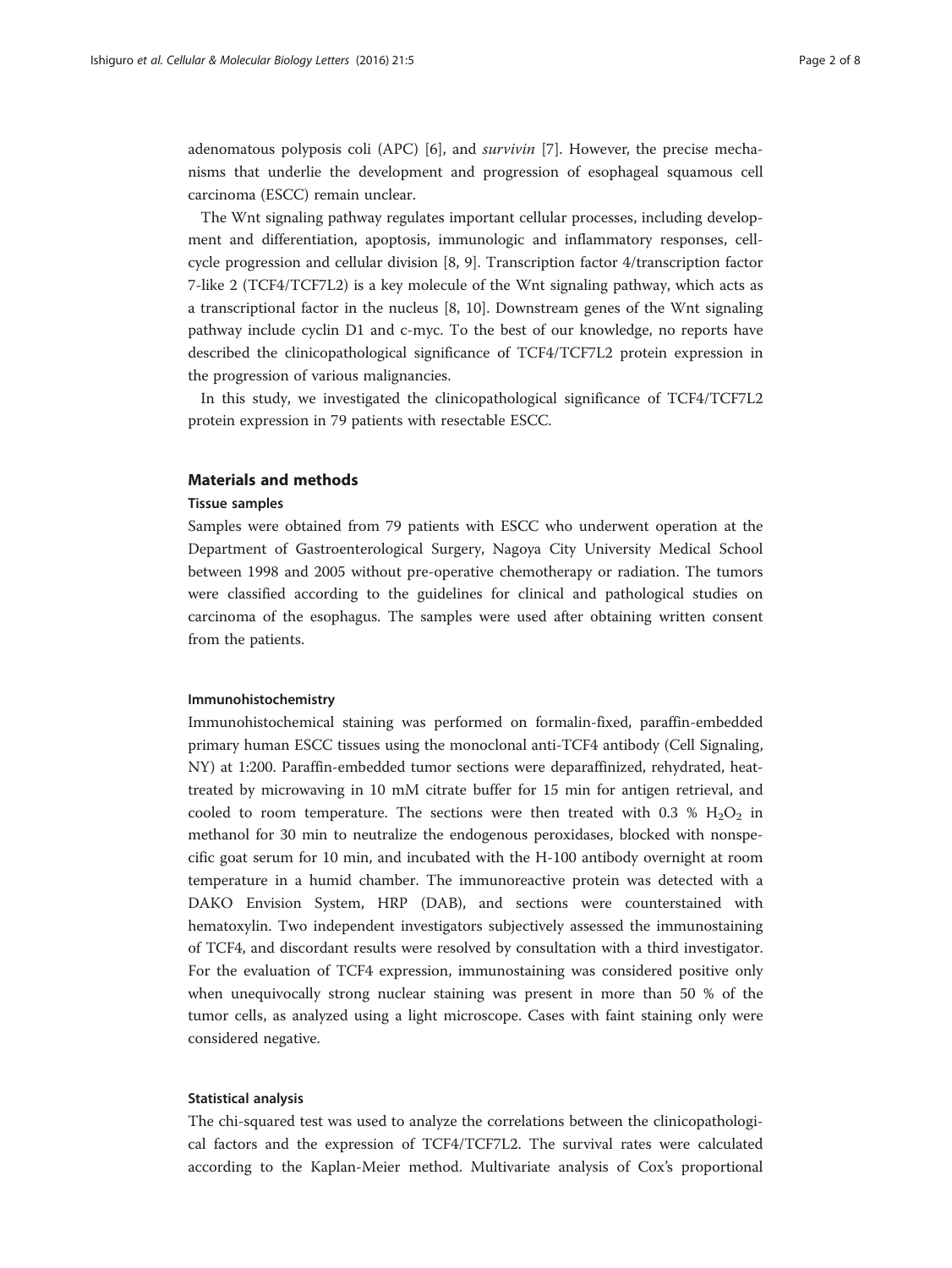<span id="page-2-0"></span>hazard risk model was used to obtain the conditional risk of death due to ESCC. Differences were considered statistically significant for P values less than 0.05.

## Results

## Expression of TCF4/TCF7L2 in ESCC

First, we investigated the expression of the TCF4/TCF7L2 protein in ESCC tissues using immunohistochemistry. Representative images of TCF4/TCF7L2 immunostaining are shown in Fig. 1. Typical ESCC cells showed diffuse nuclear staining for TCF4/ TCF7L2, and the cell membrane and cytoplasm showed little to no staining. There is almost no nuclear staining in normal esophageal mucosa of resected tissue (Fig. 1c). Immunostaining for TCF4/TCF7L2 was positive in 56.9 % (45/79) of patients. TCF4/ TCF7L2 expression correlated significantly with the T factor, p-stage, lymphatic invasion and vein invasion and did not correlate with the N factor (Table [1](#page-3-0)).

## Survival curves and expression of TCF4/TCF7L2

Next, we investigated the correlation between immunostaining for TCF4/TCF7L2 and survival of patients with ESCC after surgery. TCF4/TCF7L2 had a significant effect on patient survival (Fig. [2](#page-4-0)), and patients with positive staining for TCF4/TCF7L2 had significantly shorter survival after surgery than patients with negative staining  $(16.7 \pm 1.7 \text{ months})$  $[n = 45]$  vs. 30.6 ± 2.6 months  $[n = 34]$ , respectively;  $p = 0.004$  by log-rank test; Fig. [2\)](#page-4-0).

Univariate analysis showed that, among the clinicopathological factors examined in this study, the extent of primary tumor (risk ratio, 4.184;  $p < 0.0001$ ), lymph node

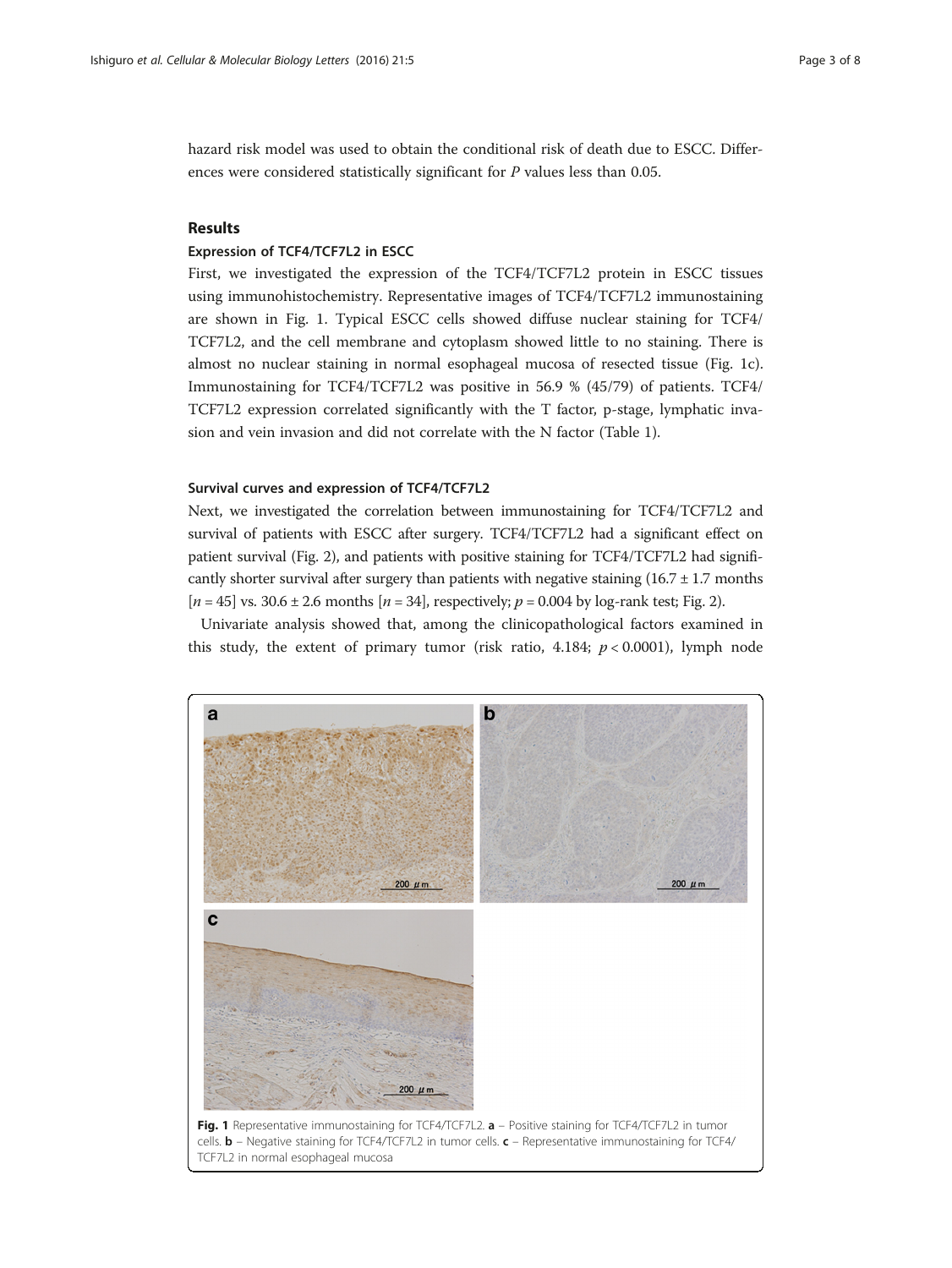|                                       |                          | No. of patients $(n = 79)$ |                |            |
|---------------------------------------|--------------------------|----------------------------|----------------|------------|
| Characteristics                       | Case                     | $TCF4(+)$                  | $TCF4(-)$      | $p$ -value |
| Age at surgery                        |                          |                            |                |            |
| <65 years                             | 44                       | 25                         | 19             |            |
| >65 years                             | 35                       | 20                         | 15             | 0.614      |
| Gender                                |                          |                            |                |            |
| Male                                  | 63                       | 35                         | 28             |            |
| Female                                | 16                       | 10                         | $\,$ 6 $\,$    | 0.573      |
| Tumor status                          |                          |                            |                |            |
| T1                                    | 15                       | 3                          | 12             |            |
| T <sub>2</sub>                        | $\mathsf 9$              | 5                          | $\overline{4}$ |            |
| T <sub>3</sub>                        | 32                       | 19                         | 13             |            |
| T <sub>4</sub>                        | 22                       | 17                         | 5              |            |
| T1 vs T2-4                            |                          |                            |                | 0.001      |
| Lymph node status                     |                          |                            |                |            |
| N <sub>0</sub>                        | 18                       | $\overline{7}$             | 11             |            |
| N1                                    | 61                       | 38                         | 23             |            |
| NO vs N1                              |                          |                            |                | 0.078      |
| Pathological stage                    |                          |                            |                |            |
| $\begin{array}{c} \hline \end{array}$ | 11                       | $\overline{2}$             | 9              |            |
| $\vert\vert$                          | 13                       | 9                          | $\overline{4}$ |            |
| $\parallel \parallel$                 | 22                       | 10                         | 13             |            |
| $\mathsf{I}\mathsf{V}$                | 32                       | 23                         | $\mathsf 9$    |            |
| I vs II-IV                            |                          |                            |                | 0.0058     |
| Lymphatic invasion                    |                          |                            |                |            |
| Negative                              | 15                       | 5                          | 5/8            |            |
| Positive                              | 47                       | 30                         | 22/41          |            |
| Unknown                               | 16                       |                            |                | 0.038      |
| Blood vessel invasion                 |                          |                            |                |            |
| Negative                              | 28                       | 11                         | 13/21          |            |
| Positive                              | 34                       | 24                         | 14/28          |            |
| Unknown                               | $\overline{\phantom{a}}$ |                            |                | 0.038      |

<span id="page-3-0"></span>Table 1 Correlation of TCF4 IHC in esophageal cancer with clinicopathological factors, including patient and tumor characteristics

metastasis (risk ratio, 4.149;  $p < 0.0001$ ), lymphatic invasion (risk ratio, 6.622;  $p = 0.003$ ), vein invasion (risk ratio, 2.816;  $p = 0.0003$ ), and immunostaining for TCF4/TCF7L2 (risk ratio, 2.506;  $p = 0.0049$ ) were statistically significant prognostic factors. Multivariate analysis revealed that TCF4/TCF7L2 expression was not an independent prognostic factor (data not shown).

# **Discussion**

The Wnt signaling pathway plays important roles in axis formation during early vertebrate development [[11\]](#page-6-0). Upon Wnt signaling, the phosphorylation of beta-catenin is suppressed through undefined mechanisms, and beta-catenin functions as a transcriptional regulator in the nucleus together with TCF4/LEF1 [[12](#page-6-0), [13](#page-6-0)]. A number of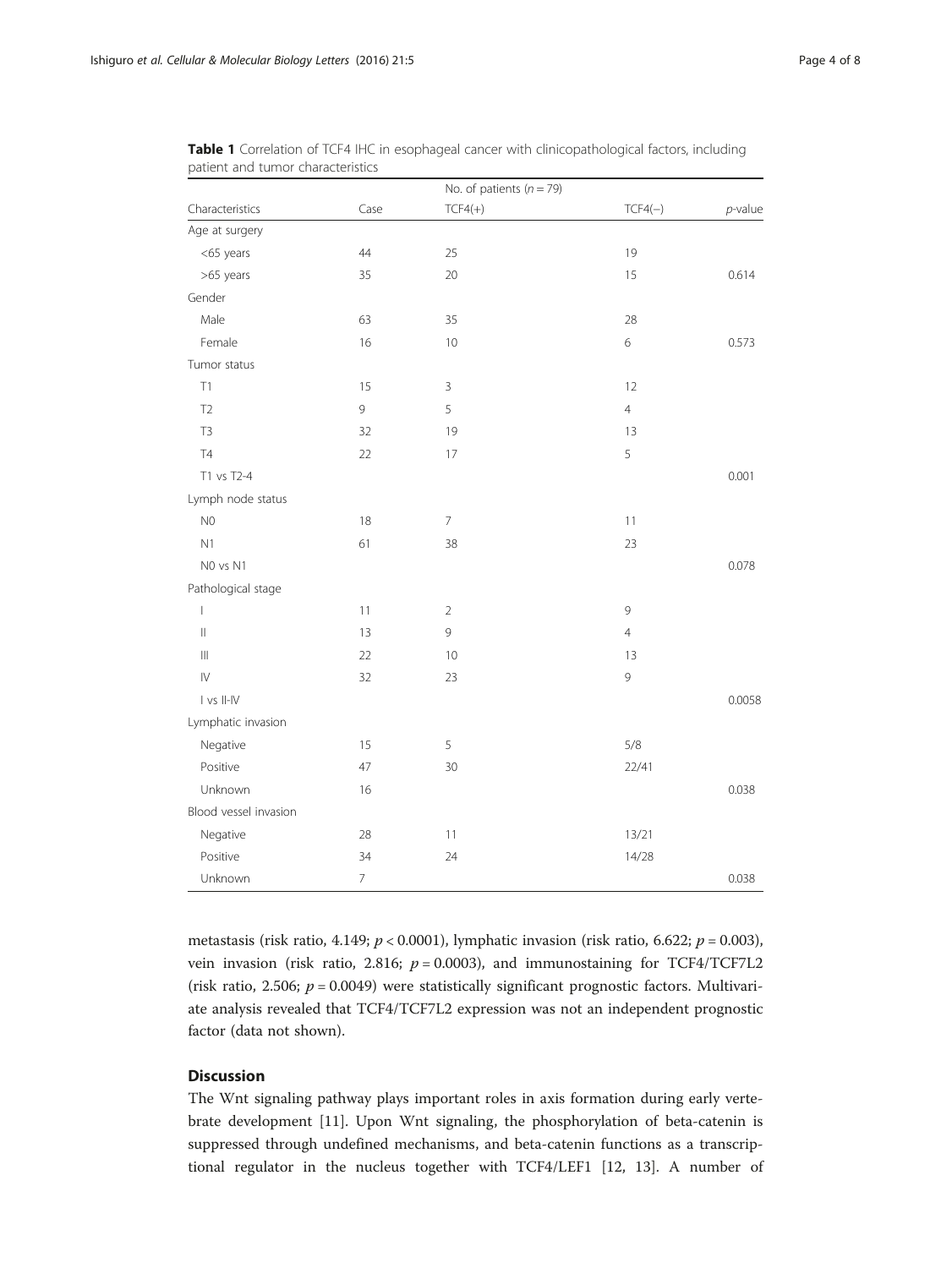<span id="page-4-0"></span>

downstream genes, such as c-myc [\[12](#page-6-0)], cyclin D1 [\[14](#page-6-0), [15](#page-6-0)], c-jun, fra-1, uPAR, ZO-1 [[16\]](#page-6-0), and novel protein band 4.1 like 4 (NBL4) [[17](#page-6-0)] have been reported; however, the precise regulatory mechanisms remain to be resolved. Alterations of APC, AXIN, or betacatenin itself, lead to the accumulation of beta-catenin in the cytoplasm and/or nucleus, resulting in the unregulated transcription of downstream genes [\[12](#page-6-0)–[14](#page-6-0), [16](#page-6-0)–[18](#page-7-0)]. However, in esophageal cancer cells, the frequency of beta-catenin accumulation in the nucleus is lower than in colon and liver cancer [\[19](#page-7-0)]

TCF4/TCF7L2 is a major component of the Wnt signaling pathway. However, because few reports have described the mechanisms mediating Wnt signaling activation in ESCC, the factors that regulate TCF4/TCF7L2 expression in this type of cancer are not known.

In many cancer cells, TCF4/TCF7L2 is localized to the nucleus [\[20](#page-7-0)]. Consistent with this observation, our current experiments show that TCF4/TCF7L2 is also expressed in the nucleus of ESCC cells (Fig. [1\)](#page-2-0). In colon cancer cells, TCF4/TCF7L2 is located in the nucleus with beta-catenin [[20\]](#page-7-0). By contrast, for esophageal squamous cancer cells, our data suggest that TCF4/TCF7L2 alone is located in the nucleus without beta-catenin, because beta-catenin is not detected in the nucleus in ESCC [\[19\]](#page-7-0). However, the mechanisms that regulate TCF4/TCF7L2 expression in ESCC remain unclear.

There are a few reports that the Wnt signaling pathway is activated in ESCC. Cyclin D1, a downstream gene of the Wnt signaling pathway, is highly expressed in ESCC [\[21](#page-7-0), [22\]](#page-7-0). Other mechanisms of translocation to the nucleus for TCF4/ TCF7L2 may exist. Downstream genes of the Wnt signal pathway in esophageal cancer may be activated by TCF4/TCF7L2 activation.

Because TCF4/TCF7L2 plays a role in cancer proliferation, additional studies are necessary to determine whether TCF4/TCF7L2 contributes to the growth of esophageal cancers. In our study, TCF4/TCF7L2 was correlated with the T factor of patients with ESCC (Table [1\)](#page-3-0).

Interestingly, we found that TCF4/TCF7L2 predicted the prognosis of patients with ESCC. Therefore, our data suggest that TCF4/TCF7L2 is involved in the cell proliferation of esophageal carcinoma and that TCF4/TCF7L2 is a useful biomarker for predicting prognosis in patients with ESCC.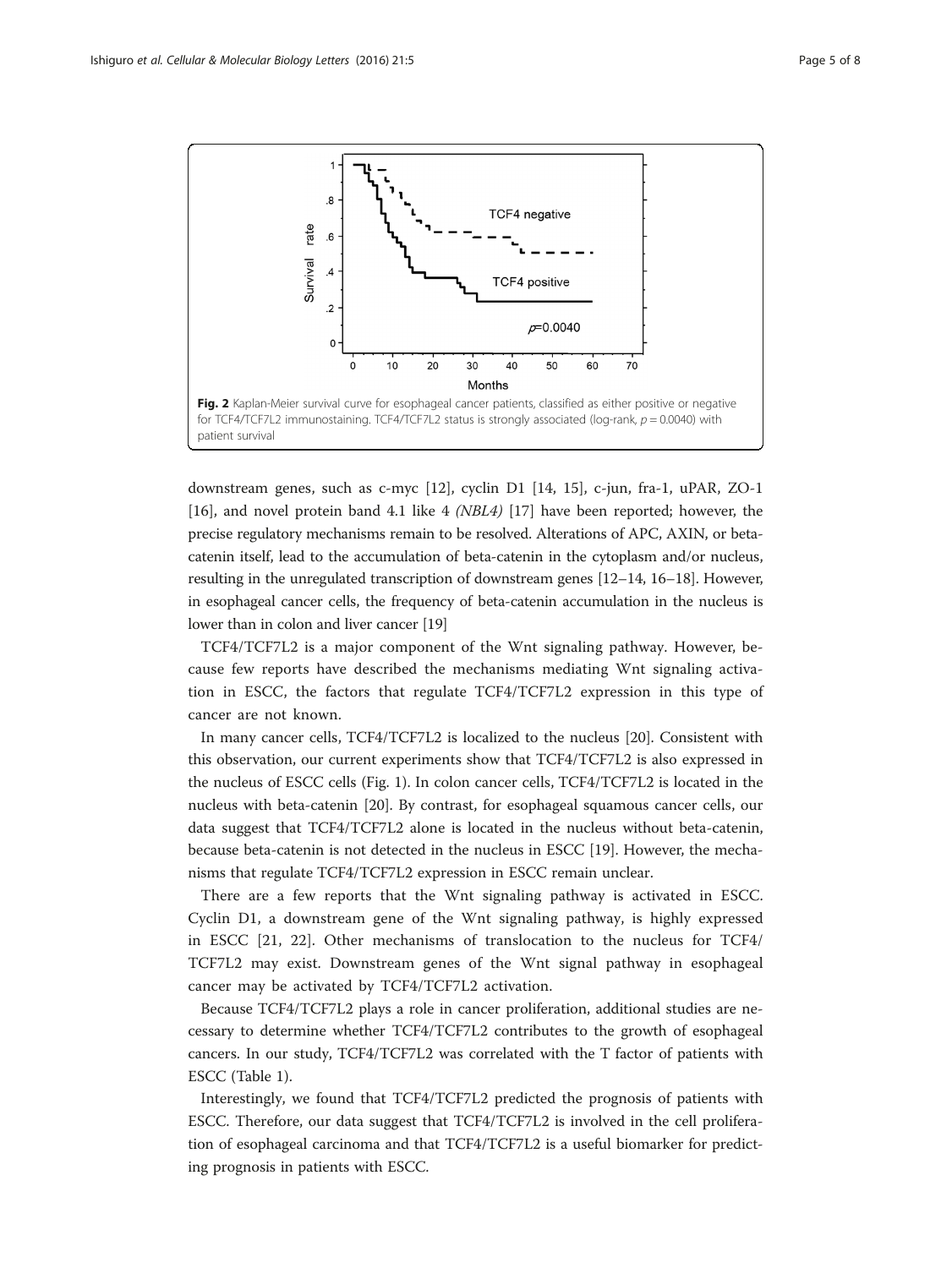Several clinical studies have reported that TCF4/TCF7L2 is an indicator of poor prognosis or malignant potential in hepatocellular carcinomas [\[17](#page-6-0)] and colon cancer [[11\]](#page-6-0). The current study may be the first report demonstrating that TCF4/ TCF7L2 is correlated with the prognosis of patients with esophageal squamous cell carcinoma.

In this study, we found that increased expression of TCF4/TCF7L2 in the nucleus of cancer tissue cells was accompanied by the local progression of esophageal cancer (Fig. [1](#page-2-0) and Table 2). In addition, patients with high nuclear expression of TCF4/ TCF7L2 had a poorer prognosis (Fig. [2](#page-4-0)).

Additionally, whether TCF4/TCF7L2 expression is mediated by other mechanisms will be the focus of future studies.

In patients with esophageal cancer, many prognostic markers, including cyclin D1, Ecadherin, and MDM2, have been reported [\[21](#page-7-0), [23](#page-7-0)]. Furthermore, we also reported that pituitary tumor transforming gene 1 (PTTG1) [[24](#page-7-0)], DNA fragmentation factor 45 (DFF45) [[25](#page-7-0)], NOTCH1 [\[15](#page-6-0)], VEGF-C [\[16](#page-6-0)], and DROSHA [[26](#page-7-0)] may be prognostic markers of ESCC. Therefore, TCF4/TCF7L2 represents an additional potential prognostic indicator for patients with ESCC.

Although the precise molecular mechanisms through which TCF4/TCF7L2 is activated must be clarified, our data clearly indicate that TCF4/TCF7L2 may be a molecular target for the development of effective therapeutic agents for patients with esophageal cancer.

| Parameter               | Risk ratio   | 95 % CI     | $p$ -value |
|-------------------------|--------------|-------------|------------|
| Age at surgery          |              |             |            |
| <65 years               | 1            |             |            |
| >65 years               | 1.033        | 0.675-1.580 | 0.8814     |
| Gender                  |              |             |            |
| Female                  | $\mathbf{1}$ |             |            |
| Male                    | 1.057        | 0.628-1.777 | 0.8353     |
| Primary tumor           |              |             |            |
| $T1-3$                  | 1            |             |            |
| <b>T4</b>               | 4.184        | 2.610-6.711 | < 0.0001   |
| Lymph node metastasis   |              |             |            |
| N <sub>0</sub>          | 1            |             |            |
| N1                      | 4.149        | 2.242-7.692 | < 0.0001   |
| Lymphatic invasion      |              |             |            |
| Negative                | 1            |             |            |
| Positive                | 6.622        | 2.398-18.18 | 0.003      |
| Vein invasion           |              |             |            |
| Negative                | 1            |             |            |
| Positive                | 2.816        | 1.597-4.975 | 0.0003     |
| Immunostaining for TCF4 |              |             |            |
| negative                | 1            |             |            |
| positive                | 2.506        | 1.321-4.739 | 0.0049     |

Table 2 Univariate analysis

CI, confidence interval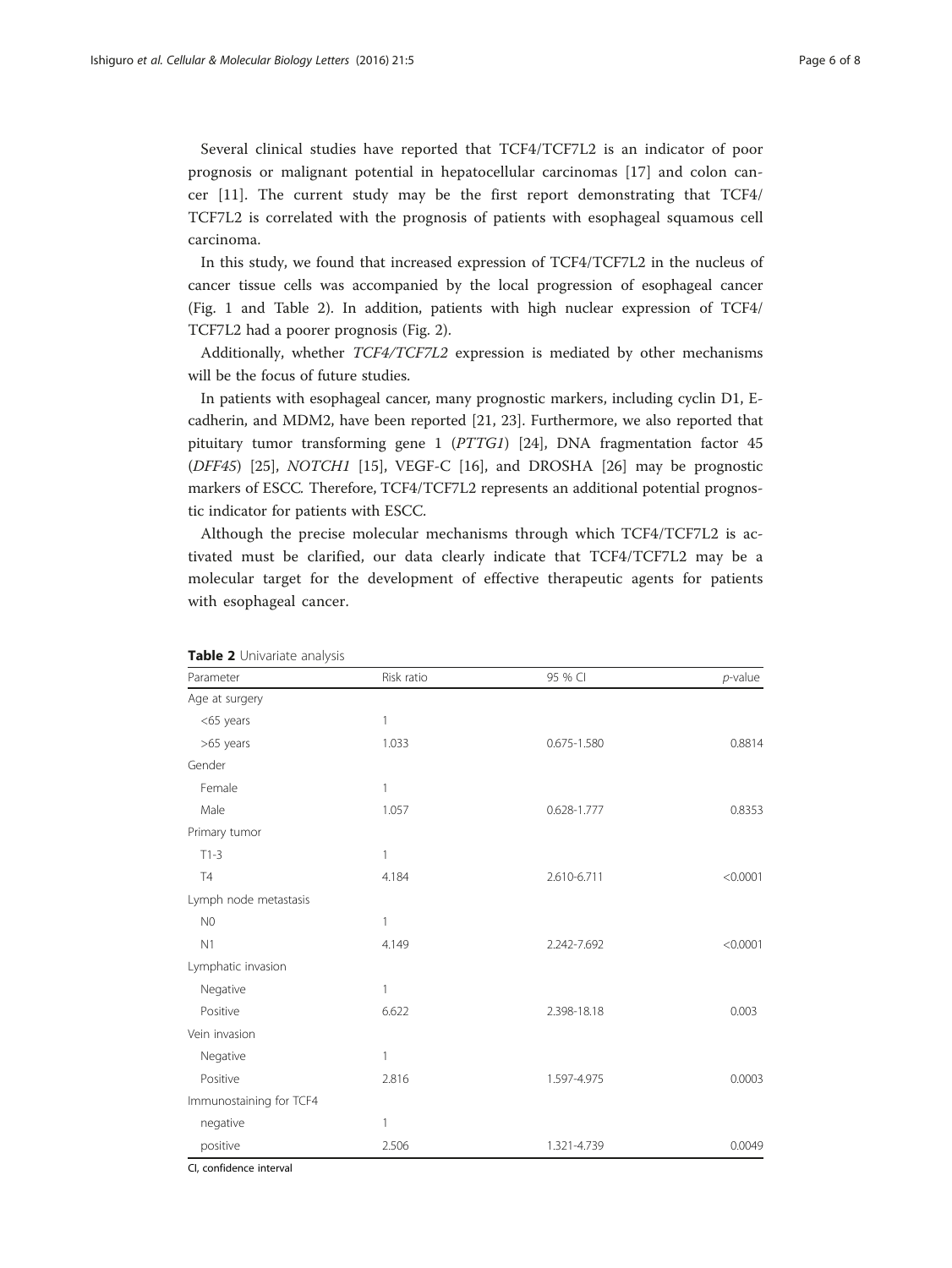#### <span id="page-6-0"></span>Abbreviations

APC, adenomatous polyposis coli, DCC, deleted in colorectal cancer, DEC1, deleted in esophageal cancer 1, DFF45, DNA fragmentation factor 45, DLC1, deleted in lung cancer 1, ESCC, esophageal squamous cell carcinoma, NBL4, novel protein band 4.1 like 4, PTTG1, pituitary tumor transforming gene 1, TCF4/TCF7L2, transcription factor 4/transcription factor 7-like 2

#### **Acknowledgments**

The authors would like to thank Ms. Seiko Inumaru for her excellent technical assistance.

#### Availability of data and materials

The authors state that the data and materials can be available.

## Authors' contributions

HI; leader of this research, immunostainig, statistics. TW; Patients' characterization. YT; Patients' characterization. NS; Obserber of immunostainig. TT; Obserber of immunostainig. HS; Patients' characterization. TO; immunostaing. HT; Proofreading of this paper. All authors read and approved the final manuscript.

## Competing interests

The authors have no proprietary or commercial interest in any product mentioned or concept discussed in this article.

#### Ethics approval and consent to participate

The authors declare that they have the approval codes, No.71 obtained from the corresponding ethical committee on human research of our institute.

## Received: 30 October 2015 Accepted: 7 December 2015 Published online: 28 July 2016

#### References

- 1. Robert V, Michel P, Flaman JM, Chiron A, Martin C, Charbonnier F, Paillot B, Frebourg T. High frequency in esophageal cancers of p53 alterations inactivating the regulation of genes involved in cell cycle and apoptosis. Carcinogenesis. 2000;21(4):563–5.
- 2. Nishiwaki T, Daigo Y, Kawasoe T, Nakamura Y. Isolation and mutational analysis of a novel human cDNA, DEC1 (deleted in esophageal cancer 1), derived from the tumor suppressor locus in 9q32. Genes Chromosomes Cancer. 2000;27(2):169–76.
- 3. Miyake S, Nagai K, Yoshino K, Oto M, Endo M, Yuasa Y. Point mutations and allelic deletion of tumor suppressor gene DCC in human esophageal squamous cell carcinomas and their relation to metastasis. Cancer Res. 1994; 54(11):3007–10.
- 4. Daigo Y, Nishiwaki T, Kawasoe T, Tamari M, Tsuchiya E, Nakamura Y. Molecular cloning of a candidate tumor suppressor gene, DLC1, from chromosome 3p21.3. Cancer Res. 1999;59(8):1966–72.
- 5. Jiang W, Zhang YJ, Kahn SM, Hollstein MC, Santella RM, Lu SH, Harris CC, Montesano R, Weinstein IB. Altered expression of the cyclin D1 and retinoblastoma genes in human esophageal cancer. Proc Natl Acad Sci U S A. 1993;90(19):9026–30.
- 6. Boynton RF, Blount PL, Yin J, Brown VL, Huang Y, Tong Y, McDaniel T, Newkirk C, Resau JH, Raskind WH, et al. Loss of heterozygosity involving the APC and MCC genetic loci occurs in the majority of human esophageal cancers. Proc Natl Acad Sci U S A. 1992;89(8):3385–8.
- 7. Kato J, Kuwabara Y, Mitani M, Shinoda N, Sato A, Toyama T, Mitsui A, Nishiwaki T, Moriyama S, Kudo J, et al. Expression of survivin in esophageal cancer: correlation with the prognosis and response to chemotherapy. Int J Cancer. 2001;95(2):92–5.
- 8. Duval A, Busson-Leconiat M, Berger R, Hamelin R. Assignment of the TCF-4 gene (TCF7L2) to human chromosome band 10q25.3. Cytogenet Cell Genet. 2000;88(3–4):264–5.
- 9. Ishiguro H, Tsunoda T, Tanaka T, Fujii Y, Nakamura Y, Furukawa Y. Identification of AXUD1, a novel human gene induced by AXIN1 and its reduced expression in human carcinomas of the lung, liver, colon and kidney. Oncogene. 2001;20(36):5062–6.
- 10. Saadeddin A, Babaei-Jadidi R, Spencer-Dene B, Nateri AS. The links between transcription, beta-catenin/JNK signaling, and carcinogenesis. Mol Cancer Res. 2009;7(8):1189–96.
- 11. McMahon AP, Moon RT. Ectopic expression of the proto-oncogene int-1 in Xenopus embryos leads to duplication of the embryonic axis. Cell. 1989;58(6):1075–84.
- 12. He TC, Sparks AB, Rago C, Hermeking H, Zawel L, da Costa LT, Morin PJ, Vogelstein B, Kinzler KW. Identification of c-MYC as a target of the APC pathway. Science. 1998;281(5382):1509–12.
- 13. Morin PJ, Sparks AB, Korinek V, Barker N, Clevers H, Vogelstein B, Kinzler KW. Activation of beta-catenin-Tcf signaling in colon cancer by mutations in beta-catenin or APC. Science. 1997;275(5307):1787–90.
- 14. Shtutman M, Zhurinsky J, Simcha I, Albanese C, D'Amico M, Pestell R, Ben-Ze'ev A. The cyclin D1 gene is a target of the beta-catenin/LEF-1 pathway. Proc Natl Acad Sci U S A. 1999;96(10):5522–7.
- 15. Tetsu O, McCormick F. Beta-catenin regulates expression of cyclin D1 in colon carcinoma cells. Nature. 1999; 398(6726):422–6.
- 16. Mann B, Gelos M, Siedow A, Hanski ML, Gratchev A, Ilyas M, Bodmer WF, Moyer MP, Riecken EO, Buhr HJ, et al. Target genes of beta-catenin-T cell-factor/lymphoid-enhancer-factor signaling in human colorectal carcinomas. Proc Natl Acad Sci U S A. 1999;96(4):1603–8.
- 17. Ishiguro H, Furukawa Y, Daigo Y, Miyoshi Y, Nagasawa Y, Nishiwaki T, Kawasoe T, Fujita M, Satoh S, Miwa N, et al. Isolation and characterization of human NBL4, a gene involved in the beta-catenin/tcf signaling pathway. Jpn J Cancer Res. 2000;91(6):597–603.